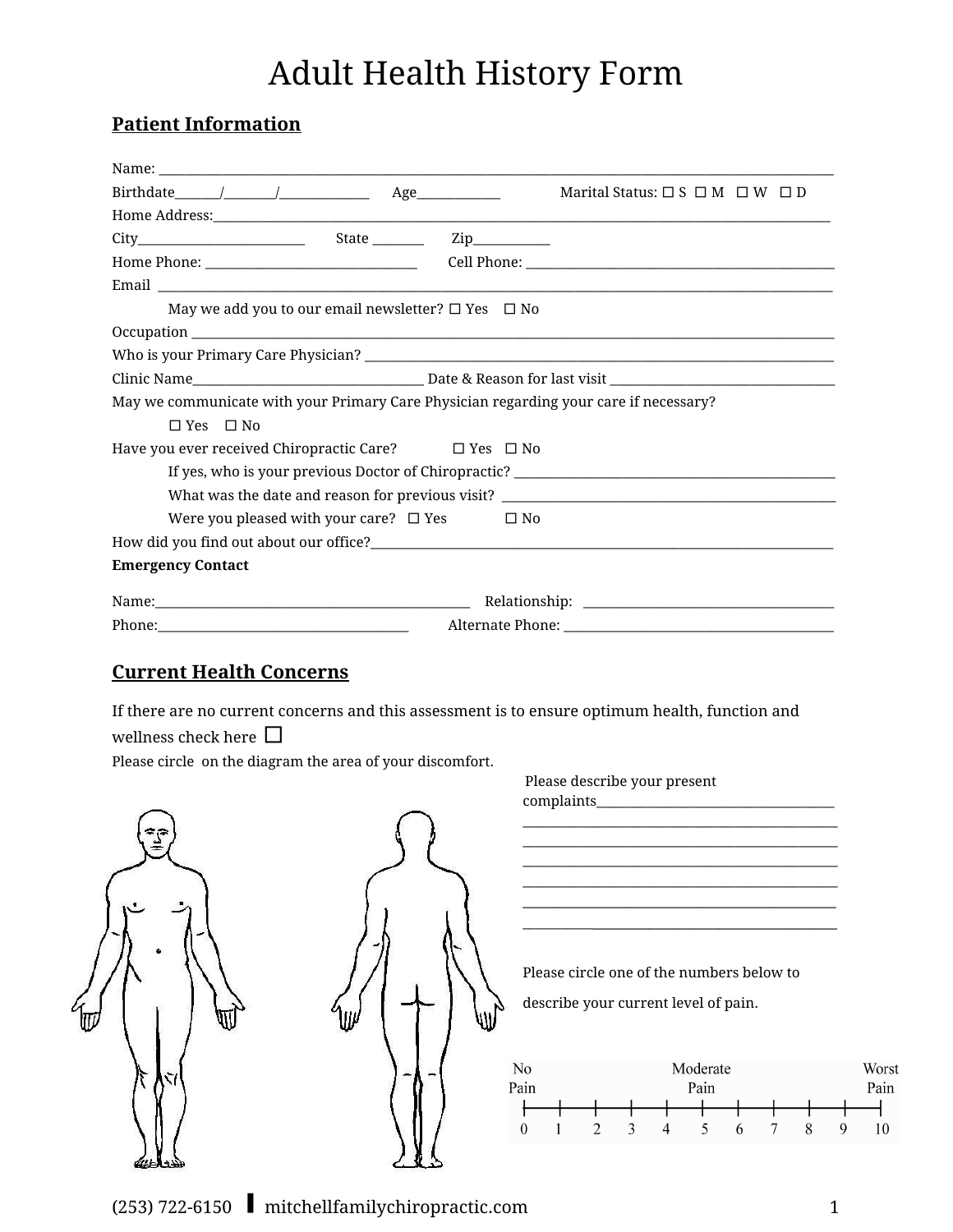| Is this a work related injury? $\Box$ Yes $\Box$ No                                    |  |  |  |  |
|----------------------------------------------------------------------------------------|--|--|--|--|
|                                                                                        |  |  |  |  |
|                                                                                        |  |  |  |  |
| Does anything make it worse:                                                           |  |  |  |  |
| Who has treated you for this condition (if anyone)? _____________________________      |  |  |  |  |
| Is this condition interfering with your                                                |  |  |  |  |
| $\Box$ Work $\Box$ Sleep $\Box$ Recreation Days missed:                                |  |  |  |  |
| Have you had this condition or similar conditions in the past?<br>$\Box$ Yes $\Box$ No |  |  |  |  |
|                                                                                        |  |  |  |  |
|                                                                                        |  |  |  |  |

| If any of the following have happened to you, give approximate dates & briefly describe injury: |                             |  |  |
|-------------------------------------------------------------------------------------------------|-----------------------------|--|--|
| Auto accidents:                                                                                 | Motorcycle accidents:       |  |  |
| Falls or other injuries:                                                                        | Spinal or neck injuries:    |  |  |
| Broken bones:                                                                                   | Knocked unconscious:        |  |  |
| Surgeries:                                                                                      | Health problems of parents: |  |  |

## **Check appropriate squares (x) past or (**✔**) present condition:**

| <b>CARDIOVASCULAR</b> $\Box$ N/A | <b>RESPIRATORY</b> $\Box$ N/A | <b>GASTROINTESTINAL</b> $\Box$ N/A |
|----------------------------------|-------------------------------|------------------------------------|
| Stroke                           | Asthma                        | Pancreatitis                       |
| High Blood Pressure              | <b>Shortness of Breath</b>    | Acid Reflux                        |
| Aortic Aneurysm                  | $\Box$ Upper Resp. Infection  | <b>Bowel Problems</b>              |
| <b>Heart Disease</b>             | $\Box$ Cold/Flu               | $\Box$ Constipation                |
| <b>Heart Attack</b>              | Pneumonia                     | $\Box$ Upset Stomach               |
| <b>Chest Pain</b>                | $\Box$ Cough/Wheezing         | <b>Gas Pains</b>                   |
| <b>High Cholesterol</b>          | $\Box$ Emphysema              | Ulcers                             |
| Pacemaker                        |                               | Gallbladder Problems               |
| $\Box$ Jaw Pain                  | EAR/NOSE/THROAT $\Box$ N/A    | $\square$ Liver Problems           |
| $\Box$ Irregular Heartbeat       | $\Box$ Hearing Loss           | Diarrhea                           |
| $\Box$ Swelling of Legs          | <b>Dizziness</b>              | Nausea/Vomiting                    |
|                                  | $\Box$ Sinus Congestion       | $\Box$ Poor Appetite               |
| <b>GENITOURINARY</b> $\Box$ N/A  | Sinus Infection               | <b>Bloody Stools</b>               |
| Kidney Stone                     | Nosebleed                     | Crohn's Disease                    |
| Kidney Disease                   | Sore Throat                   | Hiatal Hernia                      |
| Lower Side Pain                  | <b>Difficulty Swallowing</b>  | <b>Frequent Urination</b>          |
| <b>Burning Urination</b>         | Ear Ache                      |                                    |
| <b>Blood</b> in Urine            | <b>Ear Infections</b>         | EYES $\Box$ N/A                    |
| <b>Bed Wetting/Enuresis</b>      |                               | Double/Blurred Vision              |
| Prostate Problems                |                               | Glaucoma                           |